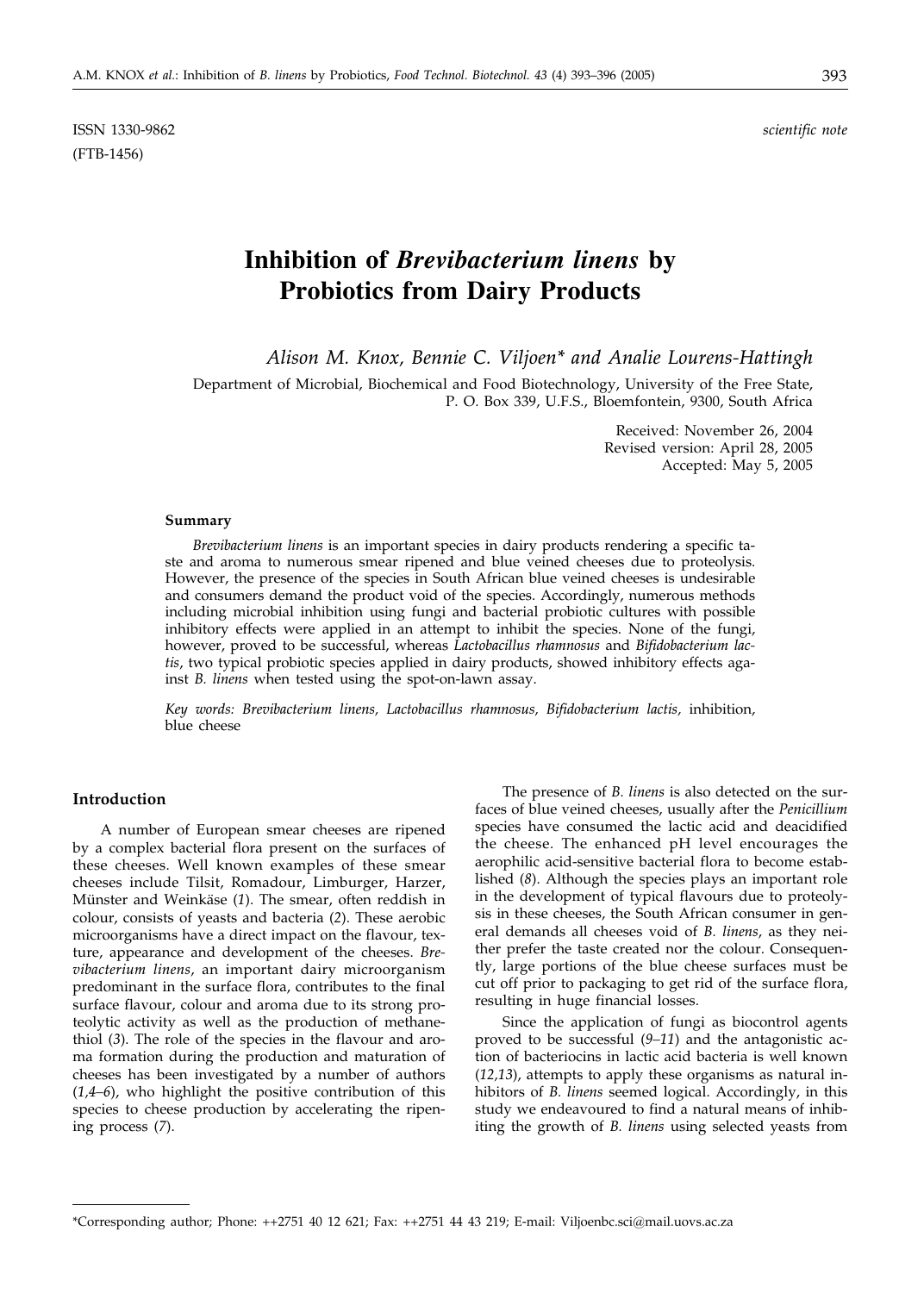dairy products and lactic acid bacteria with probiotic activity*.* These organisms were selected because, if positive, should have no or limited effect on the final blue cheese product.

## **Materials and Methods**

# *Media*

All media were prepared in accordance with the manufacturer's instructions and autoclaved at 121 °C for 15 min. Aliquots of between 15 and 20 mL of sterile media were dispensed into 90-mm Petri dishes and allowed to dry overnight at room temperature. The experimental media included: plate count agar (PCA) (Biolab diagnostics, Merck) and De Man Rogosa Sharpe agar (MRS) (Biolab diagnostics, Merck) for lactic acid bacteria. In accordance with Toolens and Koning-Theune (14), Lab Lemco agar with 0.5 % glucose, 0.5 % CaCO<sub>3</sub>, 5.5 % NaCl and 0.02 % pimafucin (LC-GS) was used for the isolation and enumeration of *B. linens*. LC-GS was incubated at 25 °C for 5 to 7 days.

## *Microbial interactions*

The spot-on-lawn assay (*15*) was used to examine interactions between microorganisms and *B. linens* cultures. The basal medium used was either tryptone soy agar (TSA) or PCA agar for bacteria and malt extract agar for yeasts (MEA) (Oxoid). The respective basal medium was prepared and kept in a molten state at 50 °C. Freshly grown (24–48 h) cultures were seeded at  $10^5$ – $10^6$ CFU/mL into the molten medium and poured into Petri dishes. After cooling and solidification, the medium was spot-inoculated on the surface with freshly grown (24– 48 h) inoculum species. On each occasion, control agar plates containing the seeded species were handled similarly but without the spot inoculation. All plates were incubated at 25 °C and observed after 1, 3, 5, 7 and 9 days. Inhibition of the seeded organism by the spot-inoculated isolate was evident as a clear zone surrounding the growing spot culture.

All yeast cultures, indicated as predominant species associated with dairy products, were selected based on previous studies (*16*). These cultures were obtained from the yeast culture collection at the University of the Free State, Bloemfontein, South Africa and maintained on yeast malt agar slants.

*Lactobacillus rhamnosus* and *Bifidobacterium lactis* (Wisby, Danisco Cultor Niebüll GmbH, Germany) were reactivated from the freeze-dried state by incubating in 10 mL of sterile UHT low fat milk for 6 h at 43 °C. The cultures were subsequently streaked out on MRS agar and further incubated at 43 °C under anaerobic conditions for 24 h.

Ten orange-reddish coloured cultures were isolated from blue-mould cheeses produced locally, using LC-GS media as described by Toolens and Koning-Theune (*14*) and identified as representatives of *Brevibacterium linens* according to Bergey's Manual of Determinative Bacteriology (*17*). *B. linens* (NCDO 1002) obtained from the National Collection of Dairy Organisms was used in addition to the strains isolated. The cultures were streaked out on PCA agar and incubated at 25 °C for 24–48 h until sufficient growth was observed.

#### **Results and Discussion**

Yeasts have been reported to stimulate the growth of lactic acid bacteria, *B. linens* and moulds in cheeses (*6,18–21*). Yeasts also act as antagonistic organisms, applied as natural biocontrol organisms (*9–11*) against fruit rotting and the inhibition of *Clostridium* species in dairy products (*22*). Consequently, different yeasts, moulds and probiotics associated with dairy products were examined as either the inhibitor or sensitive counterpart against *B. linens* (Table 1).

As determined by the spot-on-lawn assay, none of the yeasts inhibited or reduced the growth of *B. linens* (Table 1). However, it is interesting to note that *Zygosaccharomyces rouxii, Z. mellis, Debaryomyces anomala* and *D. bruxellensis* were almost all completely inhibited by *B. linens*. Only *Trichosporon beigelii, Cryptococcus albidus* and *Yarrowia lipolytica* remained unaffected by *B. linens*. Other species including *D. hansenii*, *Candida intermedia, C. zeylanoides, C. rugosa, Rhodotorula glutinis* and *R. mucilaginosa* were slightly affected by *B. linens.*

The *Lactobacillus rhamnosus* and *Bifidobacterium lactis* strains, both considered as probiotic organisms and frequently applied in dairy products, showed strong inhibition of *B. linens* (Table 2). However, *B. linens* showed

Table 1. The mean of results obtained from triplicate experiments carried out to determine the efficiency of the inhibition of *B. linens* growth by selected yeast species

| Inhibition<br>by <i>B</i> . linens | Rating per day |                |   |                | Test species              | Inhibition<br>of <i>B</i> . linens |   | Rating per day |   |   |  |
|------------------------------------|----------------|----------------|---|----------------|---------------------------|------------------------------------|---|----------------|---|---|--|
| Positive or<br>negative            | 3              | 5              | 7 | 9              |                           | Positive or<br>negative            | 3 | 5              | 7 | 9 |  |
|                                    | 2              |                |   |                | Cryptococcus albidus      |                                    |   |                |   |   |  |
| $^{+}$                             | 3              | $\overline{2}$ | 2 | $\overline{2}$ | Candida intermedia        |                                    |   |                |   |   |  |
| $^{+}$                             | 2              | $\overline{2}$ |   |                | Candida rugosa            |                                    |   |                |   |   |  |
| $^{+}$                             | 3              | 3              | 2 | $\overline{2}$ | Candida sake              |                                    |   | 1              | 1 |   |  |
| $^{+}$                             | 3              | $\overline{2}$ | 2 | $\overline{2}$ | Candida zeylanoides       |                                    |   |                |   |   |  |
| $^{+}$                             | 4              | 4              | 4 | 4              | Debaryomyces anomala      |                                    |   |                |   |   |  |
| $^{+}$                             | 4              | 4              | 3 | 3              | Debaryomyces bruxellensis |                                    |   |                |   |   |  |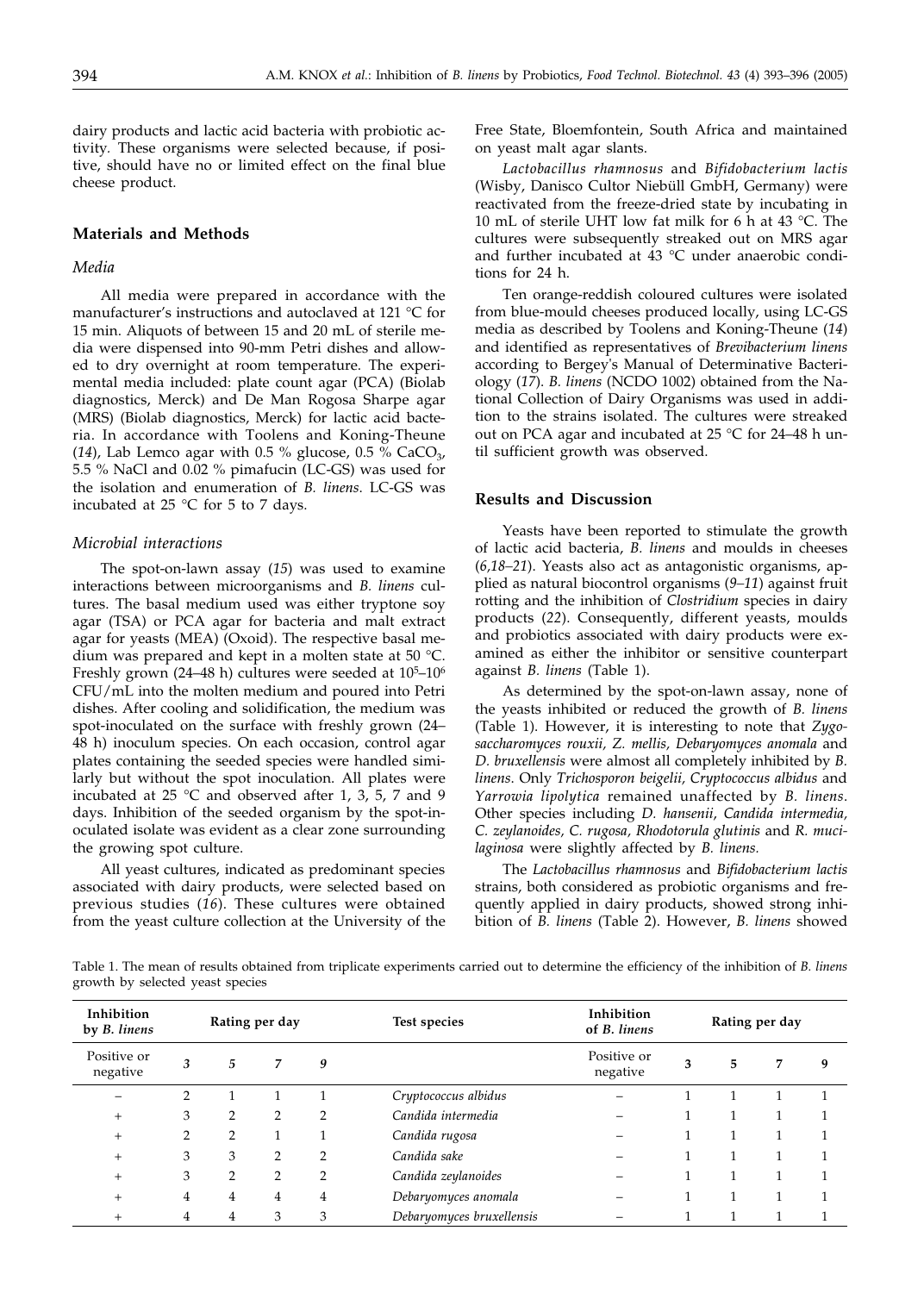| Inhibition<br>by B. linens               | Rating per day |                |                |                | Test species                  | Inhibition<br>of B. linens | Rating per day |              |              |   |
|------------------------------------------|----------------|----------------|----------------|----------------|-------------------------------|----------------------------|----------------|--------------|--------------|---|
| Positive or<br>$\operatorname{negative}$ | 3              | 5              | 7              | 9              |                               | Positive or<br>negative    | 3              | 5            | 7            | 9 |
| $^{+}$                                   | $\overline{2}$ | $\overline{2}$ | $\overline{2}$ | $\overline{2}$ | Debaryomyces hansenii         |                            |                | 1            | $\mathbf{1}$ |   |
| $^{+}$                                   | 3              | 3              | 3              | 3              | Kluyveromyces lactis          |                            |                | $\mathbf{1}$ | 1            |   |
| $\overline{+}$                           | 3              | 3              | 3              | 3              | Kluyveromyces marxianus       |                            |                | $\mathbf{1}$ | 1            |   |
| $\overline{+}$                           | 3              | 3              | 3              | 3              | Pichia haplophila             |                            |                | 1            |              |   |
| $^+$                                     | 3              | 2              | 2              | 2              | Rhodotorula glutinis          |                            |                | 1            |              |   |
| $^+$                                     | 3              | 3              | 3              | 3              | Rhodotorula minuta            |                            |                | $\mathbf{1}$ |              |   |
| $^+$                                     | 3              | 2              | 2              | 2              | Rodotorula mucilaginosa       |                            |                | $\mathbf{1}$ | 1            |   |
| $^+$                                     | 3              | 3              | 3              | 2              | Saccharomyces cerevisiae      |                            |                | 1            | 1            |   |
|                                          |                | 1              | 1              | 1              | Trichosporon beigelii*        |                            |                | 1            | 1            |   |
| $^+$                                     | 3              | 3              | 2              | $\overline{2}$ | Torulaspora delbrueckii       |                            |                | $\mathbf{1}$ |              |   |
|                                          |                |                | 1              |                | Yarrowia lipolytica           |                            |                | $\mathbf{1}$ |              |   |
| $^+$                                     | $\overline{2}$ | 3              | 3              | 3              | Zygosaccharomyces florentinus |                            |                | 1            |              |   |
| $\, + \,$                                | 4              | 5              | 5              | 4              | Zygosaccharomyces mellis      |                            |                | 1            |              |   |
| $^+$                                     | 5              | 5              | 5              | 5              | Zygosaccharomyces rouxii      |                            |                |              |              |   |

\**Trichosporon cutaneum* var. *cutaneum*

5 – complete inhibition; 4 – notable inhibition; 3 – average inhibition; 2 – slight inhibition; 1 – no inhibition

Table 2. The mean of results obtained from triplicate experiments carried out to determine the efficiency of the inhibition of *B. linens* growth by selected probiotic and mould species

|                         | Inhibition               | Rating per day |   |   |   |    |                              |
|-------------------------|--------------------------|----------------|---|---|---|----|------------------------------|
| Test species/ sample    | of B. linens             |                |   | 5 | 7 | q  | Comment                      |
| Lactobacillus rhamnosus |                          | 5              | 5 | 4 | 4 | 3  | initial, complete inhibition |
| Bifidobacterium lactis  |                          | 5              | 5 | 5 | 5 | 5. | complete inhibition          |
| Penicillium candidum    | $\overline{\phantom{0}}$ |                |   |   |   |    | no inhibition                |
| Penicillium camemberti  |                          |                |   |   |   |    | no inhibition                |
| Penicillium caseicolum  |                          |                |   |   |   |    | no inhibition                |

5 – complete inhibition; 4 – notable inhibition; 3 – average inhibition; 2 – slight inhibition; 1 – no inhibition

reduced sensitivity to *L. rhamnosus* after approximately one week of incubation. In contrast, *B. lactis* continued to inhibit *B. linens* well for three weeks. *L. casei* var. *rhamnosus* is known to produce bacteriocins such as caseicin 80 and caseicin LHS, both heat liable bacteriocins (*23,24*), which may be responsible for the effect on *B. linens* (*25*). *Penicillium* species, added as starter cultures during the making of blue veined cheeses, have no effect on *B. linens* (Table 2).

The addition of *L. rhamnosus* and/or *B. lactis* as probiotic adjunct starters during the processing of blue- -veined cheeses therefore seems a strong possibility. As indicated, both these microorganisms significantly inhibited the growth of *B. linens* on agar plates, and may also inhibit *B. linens* during the making of blue cheese. Despite these being preliminary experiments, the current data open the door for the application of probiotics in blue veined cheeses. Both species have been accepted as beneficial probiotics, which allows their incorporation into dairy products (*26–29*). Further investigation needs to focus on the application of *L. rhamnosus* and/or *B. lactis* at plant scale level into blue-mould cheese and its subsequent impact on the product.

#### **References**

- *1.* N. Valdés-Stauber, S. Scherer, H. Seiler, Identification of yeasts and coryneform bacteria from the surface microflora of brick cheeses, *Int. J. Food Microbiol. 34* (1997) 115–129.
- *2.* J. Kammerlehner, Effect on cheese quality of storage and treatment of red smear cheeses in the ripening room, *Deutsche Milchwirtschaft, 46* (1995) 1332–1336.
- *3.* C. Bikash, T. Ghosh, T. Sienkiewicz, K. Krenkel, *Brevibacterium linens* – a useful enzyme producer for cheese: A review, *Milchwiss. – Milk Sci. Int. 55* (2000) 628–632.
- *4.* M. Ummadi, B.C. Weimer, Tryptophan catabolism in *Brevibacterium linens* as a potential cheese flavour adjunct, *J. Dairy Sci*. *84* (2001) 1773–1782.
- *5.* B.F. Adamitsch, W.A. Hampel, Formation of lipolytica enzymes by *Brevibacterium linens, Biotechnol. Lett*. *22* (2000) 1643–1646.
- *6.* M.N. Leclerq-Perlat, A. Oumer, J.L. Bergere, H.E. Spinnler, G. Corrieu, Behaviour of *Brevibacterium linens* and *Debaryomyces hansenii* as ripening flora in controlled production of smear soft cheese from reconstituted milk: Growth and substrate consumption, *J. Dairy Sci*. *83* (2000) 1665–1673.
- *7.* F.P. Rattray, P.F. Fox, Aspects of enzymology and biochemical properties of *Brevibacterium linens* relevant to cheese ripening: A review, *J. Dairy Sci*. *82* (1999) 891–909.